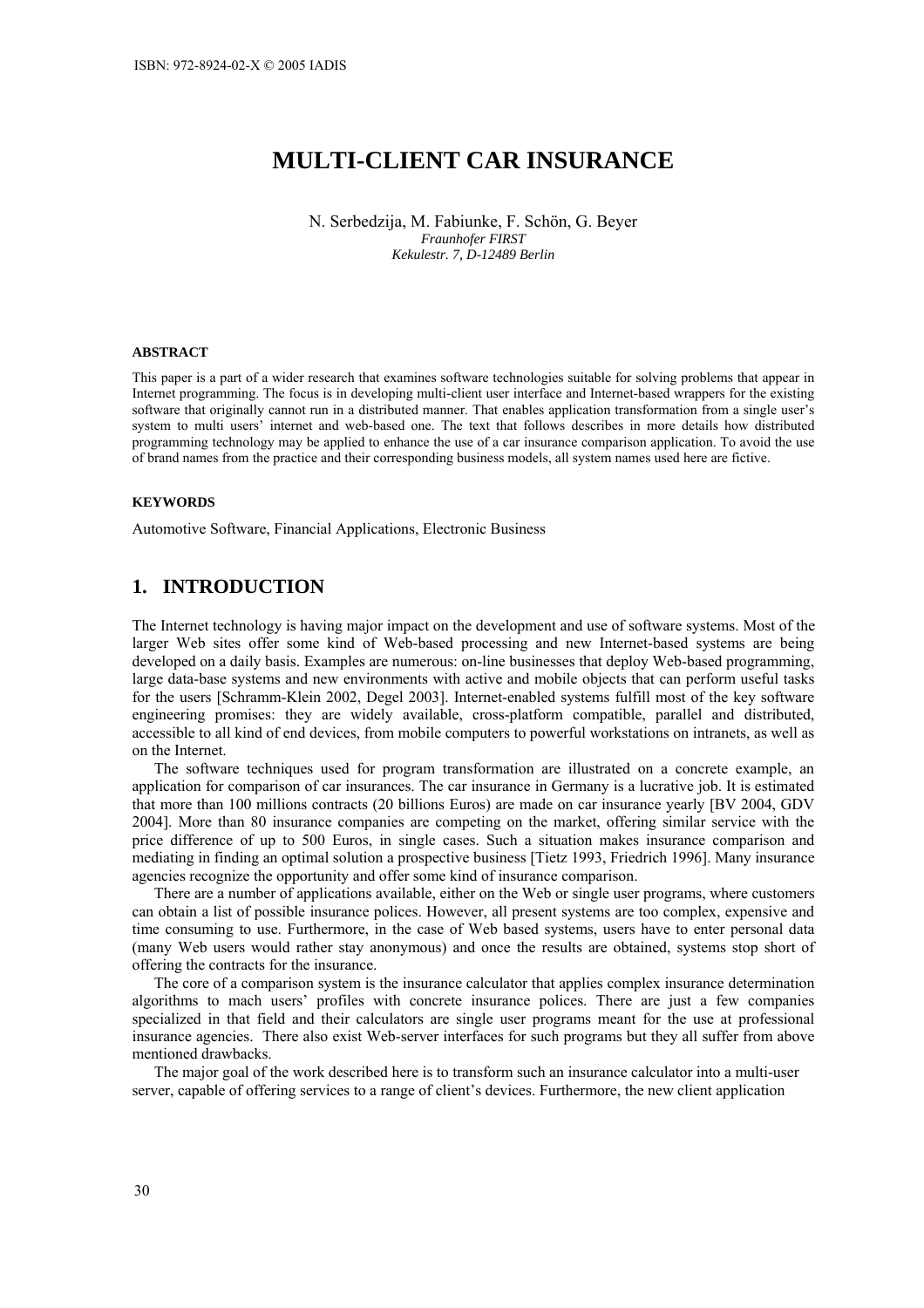should be user-friendly, easy to use and capable of preparing an optimal insurance polices followed by efficient contracting procedure.

#### **2. INSURANCE COMPARISON APPLICATION**

The software architecture for solving the stated problem is called Kavka and is a client-server system that uses modern software technology to connect different devices and assist in the decision and contract making process [SAP 2004]. The main server runs powerful car insurance calculator software and uses Internet and GPRS network to offer its services to remote clients. Clients are Kiosk systems equipped with touch screens, mobile phones, PDAs, Web browsers or the call centre. Each client is controlled by light-weighted software that organizes user-friendly processing. Connection to the server can be wireless or fixed. That gives clients free mobility and possibility to be present all around the country. The role of Kavka client is to attract customers and offer simple, anonymous and efficient comparison of the insurance providers. Should a customer decide to proceed, each Kavka offer includes the kTAN (transaction number) which is used for identifying the chosen optimal policy in a final insurance contract.

The finalizing of the insurance contract is done with a EuroAssistant system. Based on the data already given, marked by the kTAN, the personalized data have to be added in order to prepare a formal insurance contract. It is extremely effective mobile system that connects Kavka clients who want to make the contract with the agent office. The system uses electronic pen and special form to write down all personalized details with the customer signature. Then, the handwritten document together with previous Kavka offer, with the car profile, is transferred to the central office using GPRS, i.e. mobile communication. The handwriting is automatically converted to the computer readable form, archiving the signed form for legal purpose.

The most important Kavka client is the Kiosk with touch screen terminals. It is placed near the car registration authorities targeting customers who already need new polices or may decide to change insurance provider, when registering the car. However, due to wireless communication, Kiosk clients can also be mobile, equipped with touch screen notebooks. They may be present at special events (e.g. car auctions, fairs etc.) or any other place where it is feasible to find potential customers. The application controlling touch screen is a user-friendly system that guides non trained customer through a short interview. Once a customer gives a minimal amount of information about vehicle and previous insurance polices the resulting list of possible insurance providers is given, sorted by the price. Should customer decide to take one of the offers, the EuroAssistant (a fully mobile agent) is near by for finalizing the contract. Other Kavka clients that use Web, SMS or call centre, need to visit the office equipped with EuroAsistant, to make the final contract.



Figure 1. A sample configuration of Kavka system with the kiosk client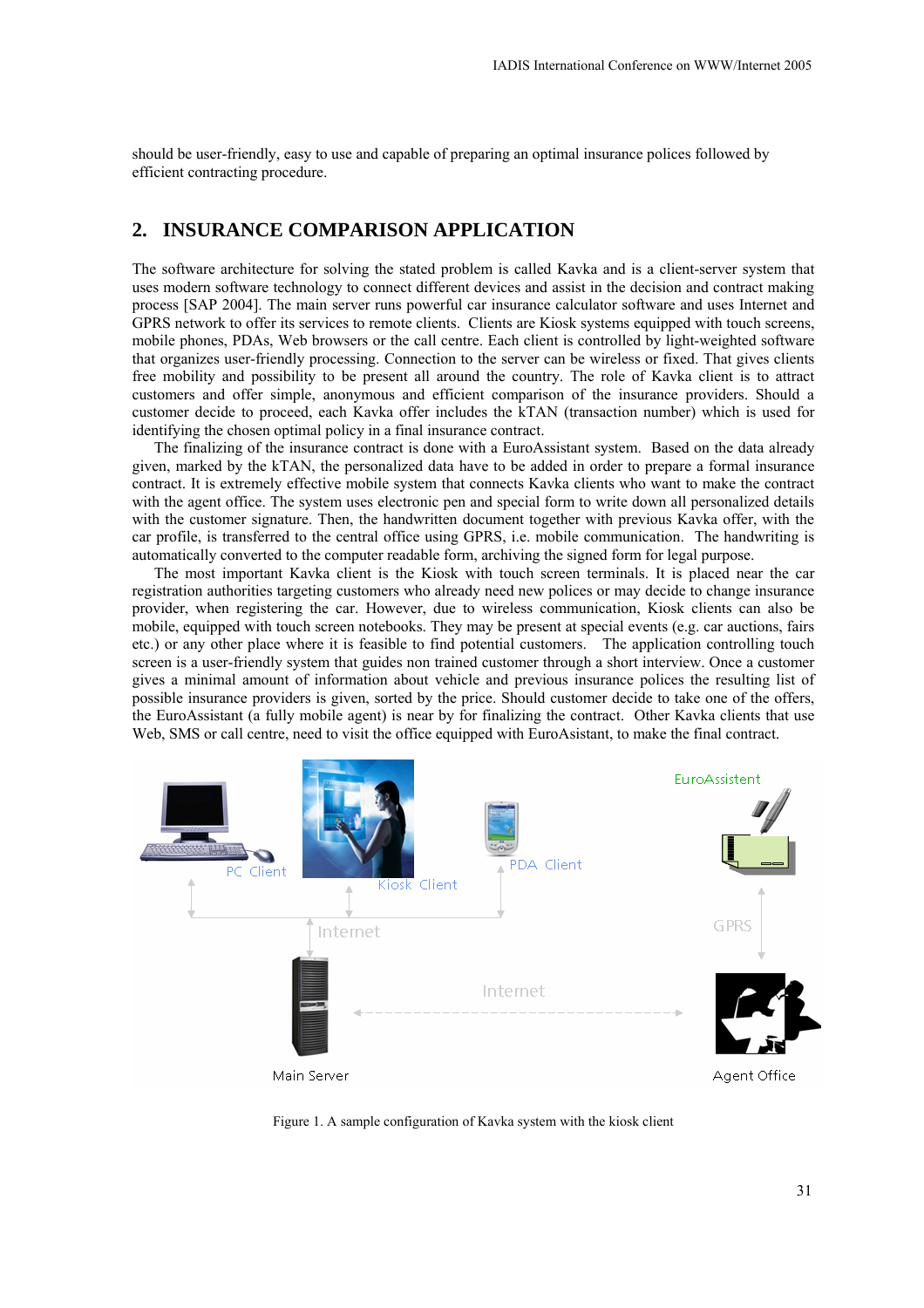The figure 1 illustrates major Kavka components with the different clients and Euroassistent subsystem. The real power of the Kavkai system comes from its versatile mobile clients used for attracting customers and its immediate follow-up contracting EuroAssistant subsystem that performs (finalizes) insurance contract.

#### **3. INSURANCE CALCULATION PROGRAM**

The initial software that performs car insurance calculation is a monolith single-user program that has been designed for the office use in insurance agencies. It is programmed in Visual basic and C programming languages, uses a lot of local data structures and has an interactive part that allows for dialog driven insurance calculation.

|                                 | <b>Allgemeine Daten</b> | Merkmale   | Bündelungnachlässe       |                    | Prämienübersicht | Prämien-Detail                                                                    | Preismaske (alle Prämien in DM)                                                      |                         |                                                                                      | $\vert x \vert$         |
|---------------------------------|-------------------------|------------|--------------------------|--------------------|------------------|-----------------------------------------------------------------------------------|--------------------------------------------------------------------------------------|-------------------------|--------------------------------------------------------------------------------------|-------------------------|
| F                               | Hersteller              |            |                          |                    |                  |                                                                                   | <b>BBV BAYERISCHE BEAMTEN VERSICHERUNG</b>                                           |                         |                                                                                      | Zurück                  |
| Å                               | Typschlüsselnummer      |            |                          |                    |                  |                                                                                   | Tarif für Erstzulassung ab 1998 oder vor 1976                                        |                         |                                                                                      |                         |
| H<br>$\overline{B}$             | Fahrzeugtyp             | Auswahl    | KW                       | PS.                | ccm.             | (KH, VK, TK)                                                                      | Zu zahlende KH-Prämie                                                                | 288.8                   | Zu zahlende Kasko-Prämie                                                             | 330.6                   |
|                                 | Wegfahrsperre           |            |                          |                    |                  |                                                                                   | 100%-Tarifprämie                                                                     | 1287.0                  | 100%-Tarifprämie                                                                     | 1620.4                  |
| z<br>E<br>U                     | Erstzulassung (MM/JJ)   |            | Erwerb (MM/JJ)           |                    | Baujahr (JJ)     | Erstbesitz                                                                        | SF-Klasse, Beitragssatz                                                              | SF25<br>30 <sup>2</sup> | SF-Klasse, Beitragssatz                                                              | 30 <sup>2</sup><br>SF25 |
| G                               | Amtliches Kennzeichen   |            |                          | <b>OSTALBKREIS</b> |                  |                                                                                   | Regionalklasse                                                                       |                         | Regionalklasse                                                                       | 10                      |
|                                 | Deckungssumme           | unbegrenzt | $\blacktriangledown$     |                    | Tod              | <b>TDM</b>                                                                        | Tupklasse                                                                            | l15.                    | Typklasse                                                                            | 14/12                   |
| $\boldsymbol{\mathcal{K}}$<br>H | Selbstbehalt            |            | $\overline{\phantom{a}}$ | U                  | Invalidität      | <b>TDM</b>                                                                        | Nachlässe insgesamt                                                                  | 32,00 %                 | Nachlässe insgesamt                                                                  | 32,00 %                 |
|                                 | SF-Klasse               |            |                          |                    | Tagegeld         | DM                                                                                | Zuschläge insgesamt                                                                  | 10.00%                  | Zuschläge insgesamt                                                                  | 00.00%                  |
|                                 |                         |            |                          |                    |                  |                                                                                   | Nachlässe/Zuschläge                                                                  |                         | Nachlässe/Zuschläge                                                                  |                         |
|                                 | Kasko                   | ohne       | $\blacktriangledown$     | $\tau$             | TGR              |                                                                                   | Nachlaß für Einzelfahrer[in] (5 %)<br>Nachlaß für Berufsgruppe [15 %]                |                         | Nachlaß für Einzelfahrerfin] (5 %)<br>Nachlaß für Berufsgruppe (15 %)                |                         |
|                                 | Selbstbehalt (TK,VK)    |            |                          | G                  | Beruf            | Berufsgruppe auswählen/ändern                                                     | Nachlaß für Sicherheitstraining [5 %]<br>Nachlaß selbstbewohntes Wohneigentum [10 %] |                         | Nachlaß für Sicherheitstraining (5 %)<br>Nachlaß selbstbewohntes Wohneigentum [10 %] |                         |
|                                 | SF-Klasse               |            |                          | $\overline{B}$     |                  |                                                                                   | Zuschlag für Alter des VNs (10 %)                                                    |                         |                                                                                      |                         |
|                                 |                         |            |                          |                    |                  |                                                                                   |                                                                                      |                         |                                                                                      |                         |
| Weiter >>                       |                         |            |                          |                    |                  | (-1 Als Nachlaß vom Anwender hinterlegt (+1 Als Zuschlag vom Anwender hinterlegt) |                                                                                      |                         |                                                                                      |                         |

Figure 2. Screen shots of the original insurance calculation program

Figure 2 illustrates two screen shots of the dialogue driven program. It clearly indicates that a complex and tedious interaction takes place before the user may get any results. Furthermore, a monolith software organization is not suitable for a wider use of a program, especially in a multi-client setting. However, this application contains a valuable insurance calculation algorithms and data bases of all relevant insurance and vehicle data. Complete re-programming of the system would be impossible, without thorough knowledge of insurance algorithms, and even then, a weekly maintenance would be needed to keep insurance and vehicle database up to date.

### **4. SOFTWARE TRANSFORMATION**

To provide a new multi-client access to the insurance calculator, an original program has been transformed into a client-server system. The transition has been done in a transparent manner such that functionality of the old code remained unchanged, while opening possibilities for new additions. The user interface (client-side) has been de-coupled from the calculator (server-side) and communication between the two parts has been realized by (remote) procedure calls. The new client-server architecture brings numerous benefits:

- Client program is completely independent from the main server and may be coded in different programming languages and may run on different devices
- Server program retains the existing functionality and can be centrally maintained
- New functionalities can be added both at client and at a server side, providing full scalability of the new system.

With a new architecture further system extensions and coupling with other applications are made possible. For example, connecting to custom database servers for further processing or connecting to the insurance and/or governmental servers is now fully transparent and can be done without affecting the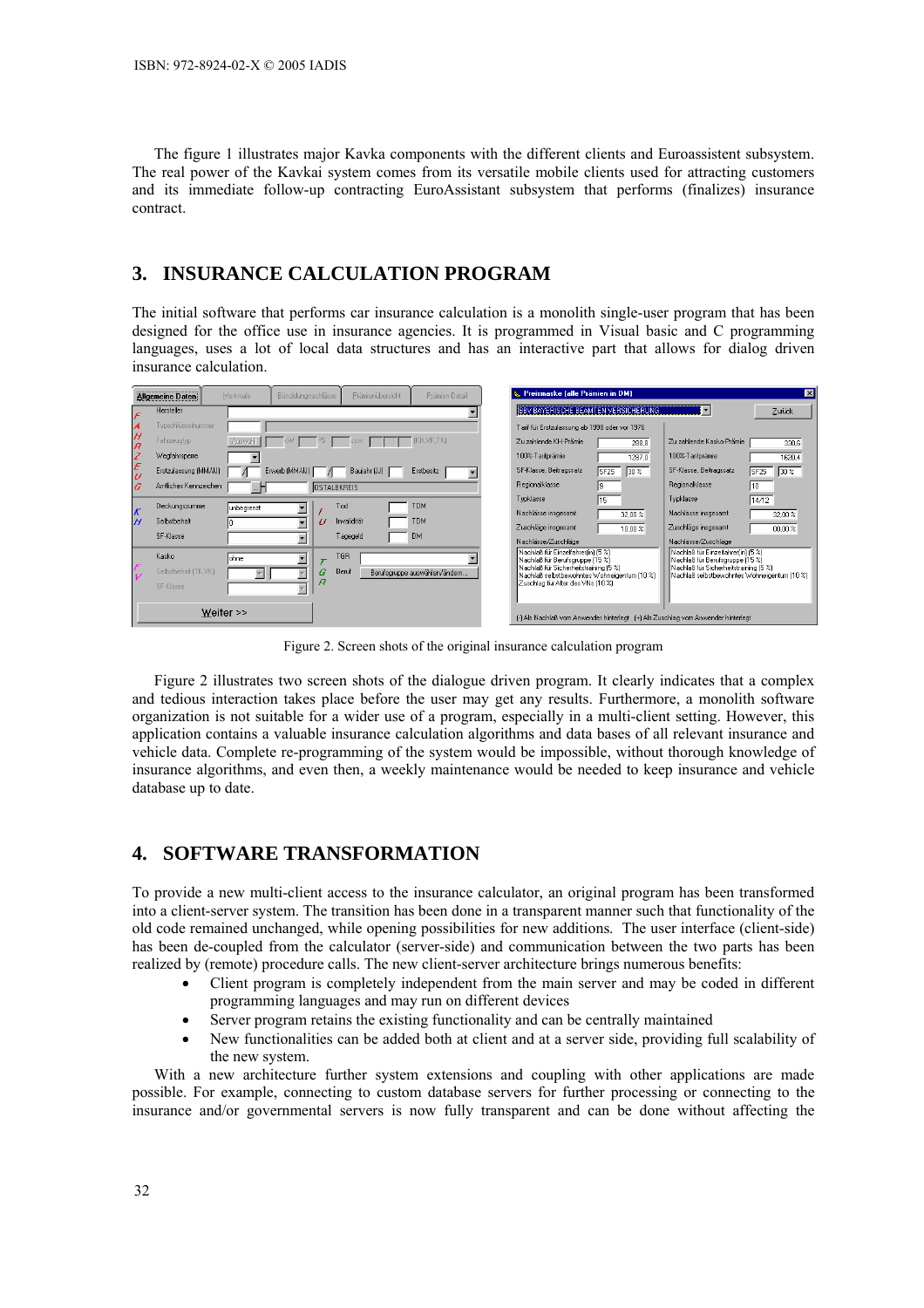functioning of the running system. That makes the new system fully open for new business models and new types of application.



a) Initial insurance calculation program b) New client-server architecture



Figure 3. Program transformation

Figure 3 illustrates the transformation being done to the initial code. At the GUI side, completely new software is developed. At the server side, a program wrapper is developed simulating "old GUI" calls such that the rest of the code may remain unchanged (not being "aware" of the transition being made).

The software architecture for solving the problem of transformation from single to multi user software is called Kavka and is a client-server system that uses Web services and SOAP protocol for client-server communication. The overall system architecture follows the rationale of multi-tier distributed systems: the client is placed at the up most tier and is completely (both, physically and logically) separated from the rest of the system; the server is further divided into a number of layers that facilitates network processing and main program functionality.

The core of the problem in software transformation is to design and develop server wrapper to the initial application that would allow for distributed communication with the new client programs, leaving the old program in an "illusion" that it communicates with its own original user interface.



Figure 4. More Detailed Kavka Architecture

The Figure 5 illustrates detailed functioning of the new enhanced system. The lowest level I\_CALC program is unchanged: it simply receives user/car profile, calculates the costs and gives the list of insurance prices. The next layer, Kavka.Cinderella, is the actual server wrapper. It receives three types of requests from the clients: (1) request for the I\_CALC calculation, that is proceeded to the I\_CALC calculator; (2) request for the car description that forward the call to the Kavka.Dictionary which, again uses the old code to check the type of the car in the database and either accept the car code, or warn the user that the car does not exist.; (3) request to allocate the kTAN and store the user profile and car insurance offer in a database for later